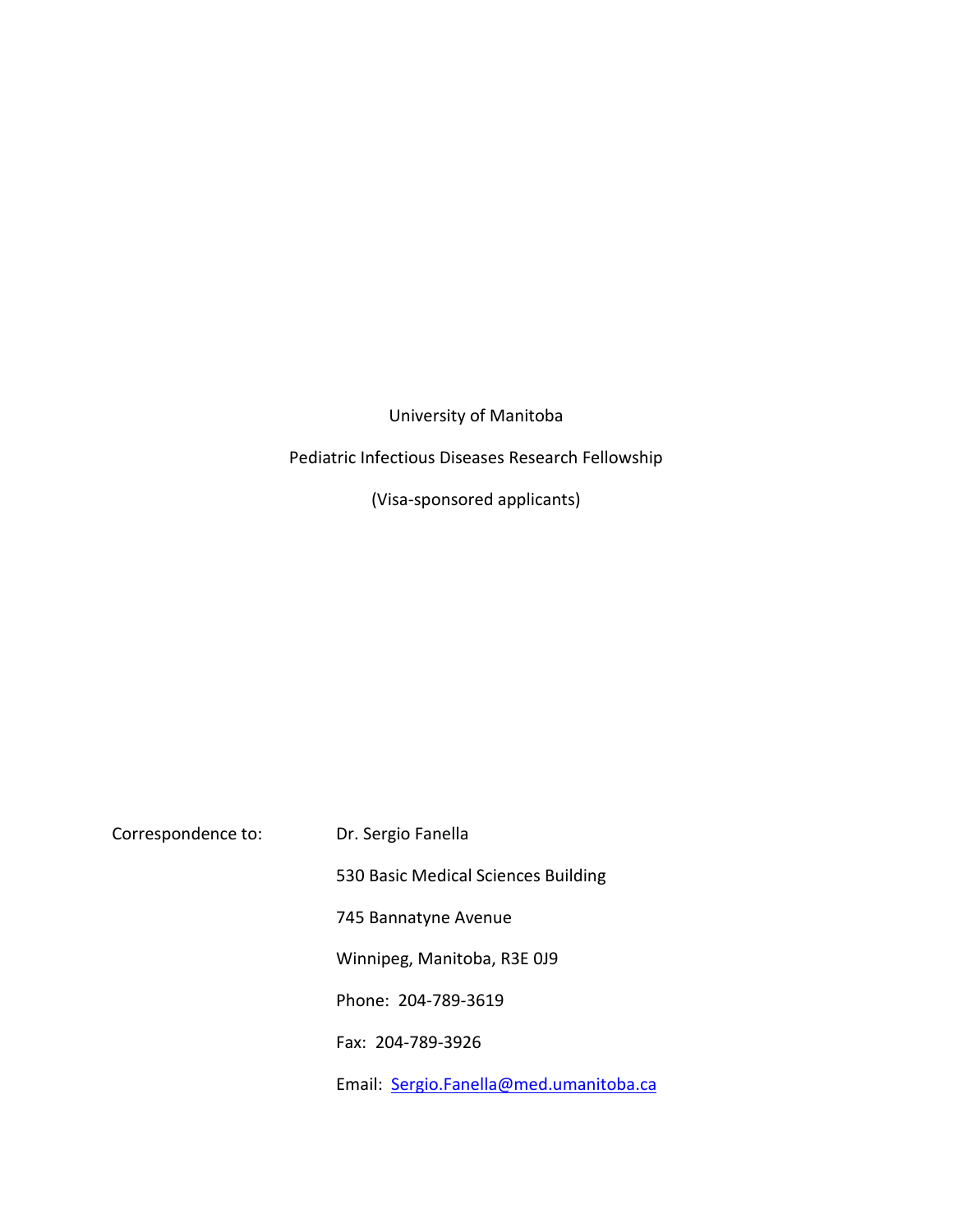### **Preamble**

Pediatric Infectious Diseases is a subspecialty concerned with the prevention, investigation, diagnosis and management of illness in children caused by microorganisms. It is a rapidly developing field and infectious diseases remain the leading cause of morbidity and mortality throughout the world and are important contributors to illness and death in Canada. These illnesses span the usual boundaries of organs and systems and the specialist in Pediatric Infectious Diseases must be able to deal with illnesses that involve any region of the body. Also, children with complex multi-system diseases, including congenital and acquired immune deficiencies, are at high risk of serious infections, in addition to infectious diseases being a leading cause of ambulatory clinic visits by children and their caregivers. Furthermore, noninfectious illnesses may mimic the presentation of an infectious disease, and in children, who may not be able to communicate symptoms, can be a challenging diagnosis to make.

Over the past two decades, there have been significant changes and discoveries in infectious diseases involving the pediatric population including the emergence of new diseases (HIV/AIDS, pandemic H1N1 influenza, etc.) and developments in several relevant areas including but not limited to antimicrobial resistance, antibiotic drug and immunization development, infection control, diagnostics, and management of opportunistic infections in immunocompromised children. Obtaining additional skills in scholarly practice and research is a clear asset to academic subspecialists in the field of Pediatric Infectious Diseases. Indeed, new knowledge and discoveries can also be translated and applied to other related field included adult medici

## **Administrative Structure**

There is an extensive, well-maintained level of administrative support for this research fellowship program. Fellows will transition from the 2 year Pediatric Infectious Diseases subspecialty training program at the University of Manitoba which has been a fully accredited training program by the Royal College of Physicians and Surgeons of Canada for many years, and produces high-quality graduates. The administrative structure already in place will be used to support a fellow completing research training. The program director for the Pediatric Infectious Diseases subspecialty training program will oversee the general administration of the research fellowship program. There is already an administrative assistant in place for Pediatric Infectious Diseases who can assist the program director. Any extra duties for the assistant, as a result of the research fellowship training program will be very minimal, and will not affect his/her other duties. In addition, the Research Coordinator already in place within the Pediatric Infectious Diseases training program will work with the program director, and assist with many of the frontline and day-to-day duties. Finally, the Pediatric Infectious Disease Residency Training Program Committee (RPC) will lend its support to the Program Director and Research Coordinator in the ongoing management of the research fellowship.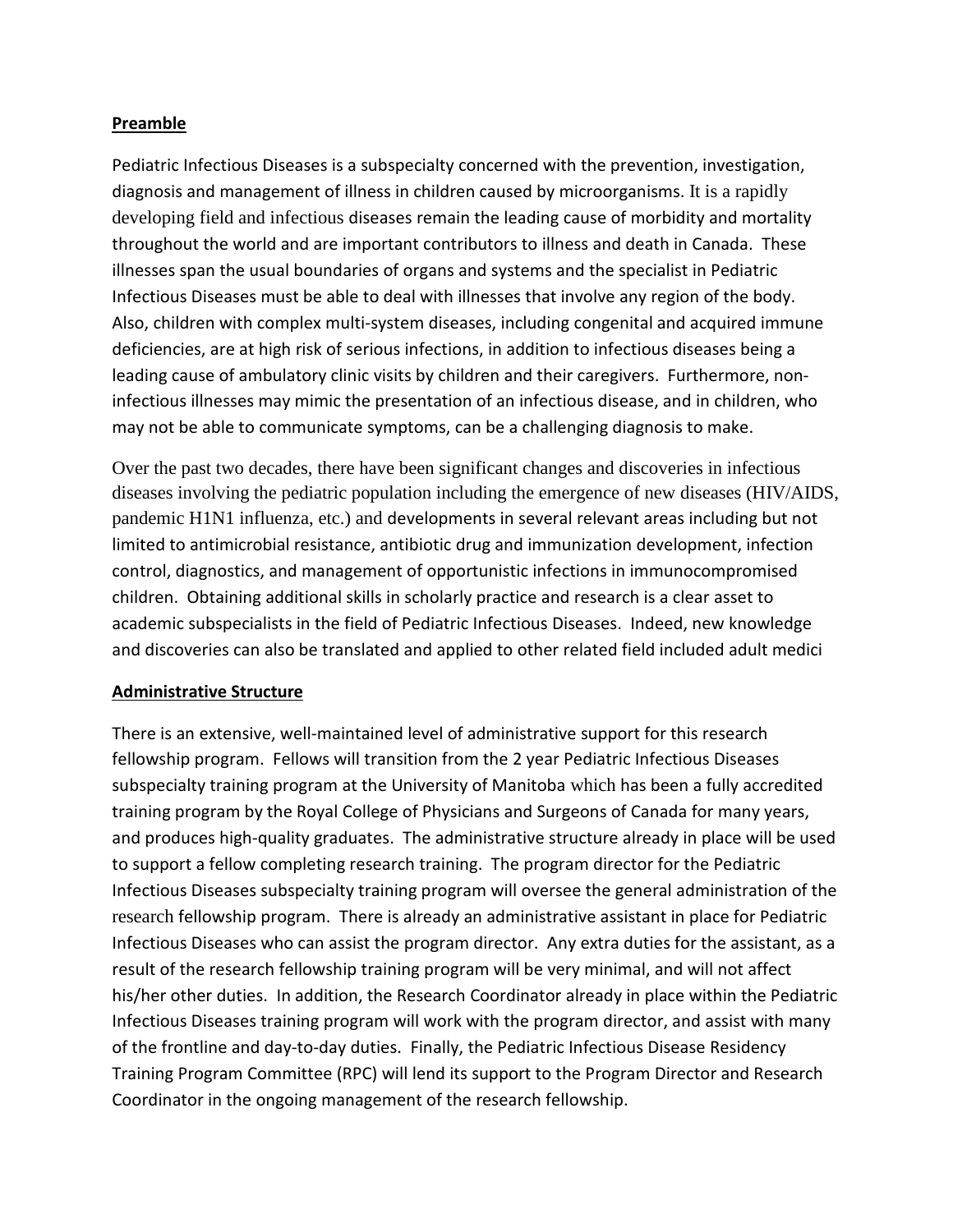The Pediatric Infectious Diseases program will review the overall content, experience, evaluation process, and overall training of the fellowship program, in detail once every two years, or as needed. In addition, the Pediatric Infectious Diseases RPC will include the research fellowship program as a standing item on its meeting agenda, and fellows will be invited to regular RPC meetings.

## **Applicant Prerequisites**

For entry into the University of Manitoba Pediatric Infectious Diseases Research Fellowship program, applicants will need to have successfully completed a subspecialty training program in Pediatric Infectious Diseases at an institution fully accredited by the Royal College of Physicians and Surgeons of Canada or equivalent.

The following documentation is required:

- 1. Updated CV
- 2. A minimum of two letters of reference (maximum of four) supporting why the applicant would benefit from additional research fellowship training
- 3. A personal statement or letter from the candidate outlining their reasons for application, and how fellowship training would help their career goals over the next 3-5 years (maximum 2 pages)
- 4. Documentation of financial support from their home sponsor

Documentation will be distributed to the members of the Pediatric Infectious Diseases RPC. Through consensus discussion, a decision to offer an interview will be made. Candidates must complete an on-site interview to be considered. After the interview the Pediatric Infectious Diseases program director, along with the RPC, through consensus, will decide if the candidate will be offered a fellowship position.

## **Objectives of the Program**

The goal of the research experience is to develop an understanding and appreciation of how basic and clinical research is undertaken from the initial project conception and formulation of a hypothesis-driven project to the final analysis and submission of the manuscript. In the process, the fellow will obtain in-depth knowledge of a particular field of research and an introduction to institutional regulation and funding mechanisms. The program's goal is to attract and train leaders in the field of pediatric infectious diseases research (in conjunction with the University of Manitoba Pediatric Infectious Diseases Training Program). Academic clinicians with additional experience and training in research and scholarly work is a priority in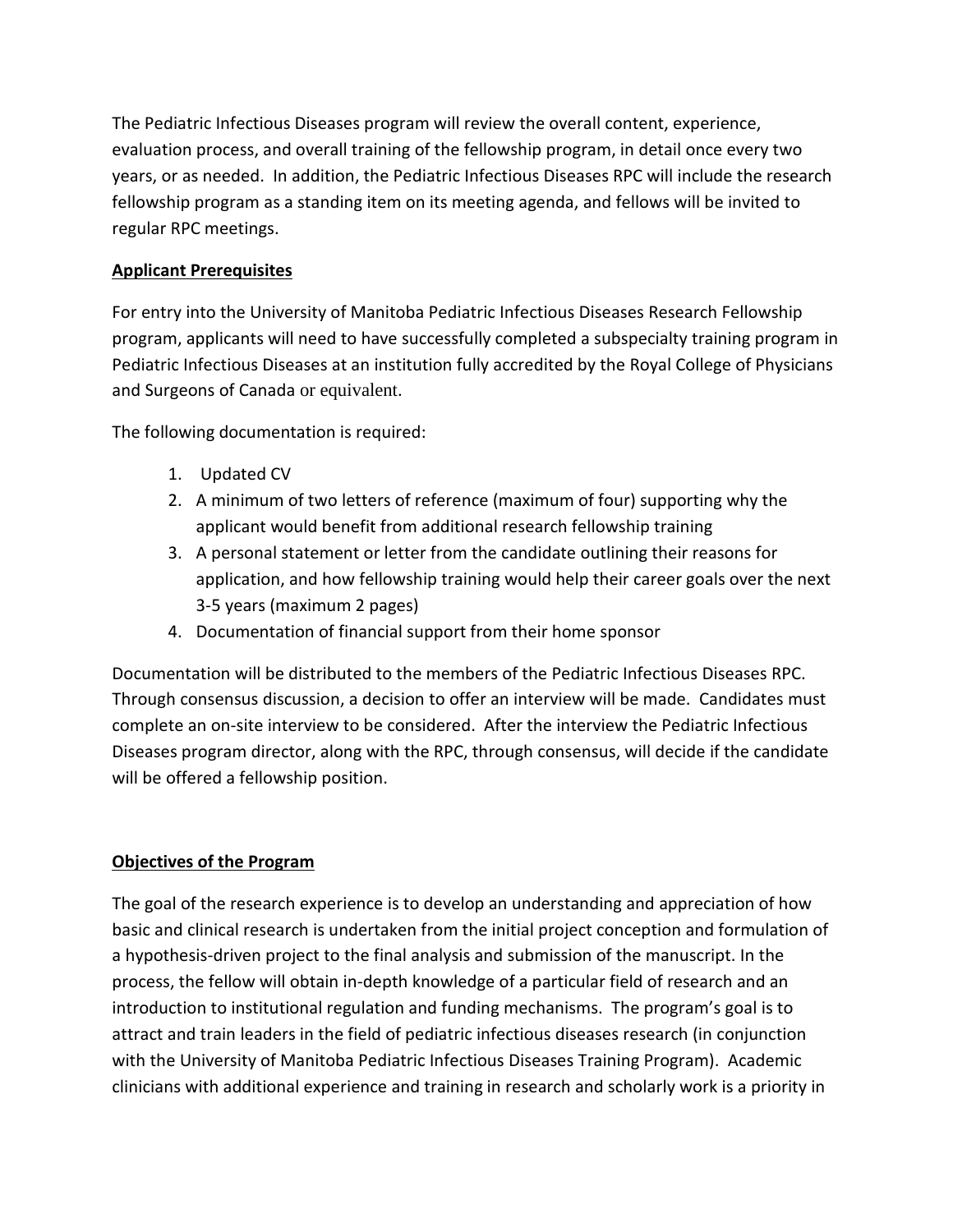the field of pediatric medicine, especially in the field as rapidly evolving as pediatric infectious diseases.

By developing this research fellowship program, there will be benefits at several different levels. The Departments of Medical Microbiology as well as Pediatrics and Child Health will benefit by attracting high-quality trainee whose subsequent work and publications will raise the profile of both departments locally as well as nationally. Such research fellowship programs in pediatric infectious diseases are relatively unique within Canada (whereas dedicated research training is the norm in American pediatric infectious diseases training programs). Similarly, the University of Manitoba will benefit as whole by way of a raised research profile. Fellowship trainees will be working in an environment that already produces a large volume of high-quality research in the areas of microbiology, HIV, and infectious diseases that raises the profile of the University of Manitoba. Further availability of a research fellowship program in pediatric infectious would only build upon this, as well as attract future high caliber applicants. Obviously, there would be a benefit to those in the field and practice community of infectious diseases through knowledge translation generated from the work products put forth from fellows and their colleagues. An additional benefit of the training program would be for visasponsored trainees who complete their pediatric infectious diseases residency training at the University of Manitoba. These trainees, after completing a research fellowship, would bring these skills and experiences back to their home centres, and then possess a unique skill set that is not routinely available to the counterparts training at other centres in Canada. There would then be a benefit to pediatric patients served within their own local catchment areas.

As previously described there would be interactions between the research fellowship and pediatric infectious diseases training program at an administrative level, including fellows joining the RPC meetings. Research fellows will not attend outpatient pediatric infectious diseases clinics or the inpatient service, and therefore not interfere with the learning experiences of adult and pediatric infectious disease residents, general pediatric residents, or medical students. Research fellows may certainly serve as mentors and support infectious diseases resident learners, especially in the area of research. Research fellows, while not expected to attend academic half day (AHD), would certainly be welcome to, but would be expected to provide some formal teaching sessions to residents in the area of general research design, including their area of research focus.

These interactions would clearly strengthen not only the pediatric infectious diseases, but also the adult infectious diseases and medical microbiology training programs at the University of Manitoba from an academic, mentorship, and expertise perspective. In addition, by attracting high-quality applicants, graduates of the research fellowship, would help ensure a steady stream of future, additional top-notch applicants to the pediatric infectious diseases training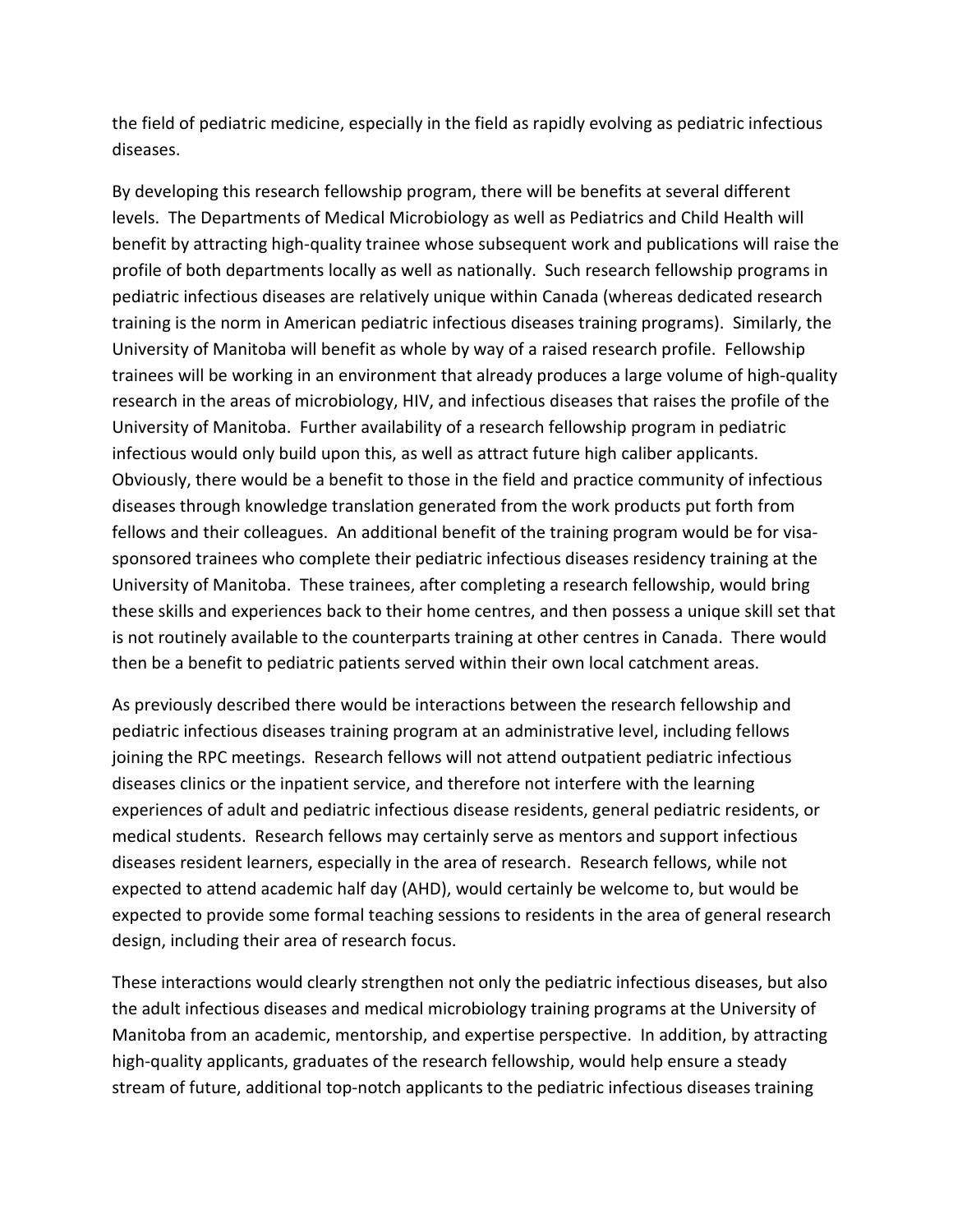program. This would clearly hold true for visa-sponsored applicants, where the need for this type of additional fellowship training is great.

## **Funding Model**

Given that this research fellowship will only be available to visa-sponsored applicants who have already completed a pediatric infectious diseases residency training program in Canada, and issues related to funding will be supported by the applicant's home sponsorship organization. This will include salary and other related costs, as well as support for the applicant to travel to and present their research at scientific meetings.

The fellow will work with their research supervisor in the application of funds for any required research operating funds.

### **Rotation Specific Goals and Objectives**

The trainee will be provided with the rotation specific goals and objectives at the start of their fellowship training, as will the Pediatric Infectious Disease faculty, members of the Pediatric Infectious Diseases RPC, and the trainee's primary research supervisor.

The specific objectives of this fellowship are to meet the goals and objectives outlined below. This includes the acquisition of knowledge, skills, and attitudes necessary to function effectively as an academic pediatric infectious diseases subspecialist with a career focus on becoming a pediatric clinician scientist. The expectation will be that fellows are able to submit a minimum of two manuscripts for peer-review by the completion of their fellowship.

The fellowship specific objectives are based upon the CanMeds 2005 roles are summarized as follows:

#### **Medical Expert**

**Specific Requirements:** Research fellows are able to:

- 1. Critically appraise the background literature of the research project
- 2. Demonstrate an understanding of the basic principles of research design, methodology, biostatistics, and clinical epidemiology
- 3. Demonstrate in-depth knowledge of the research topic of interest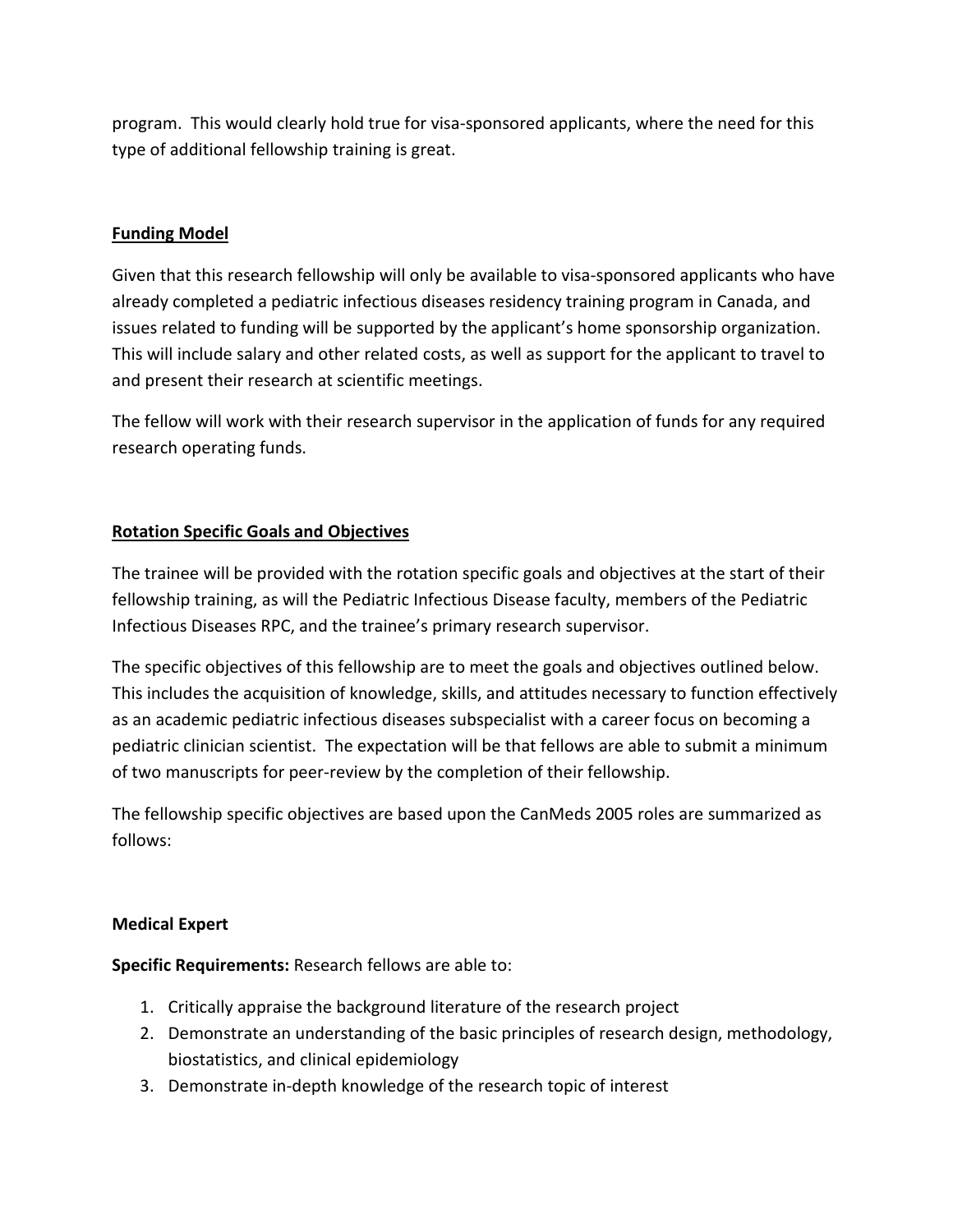4. Complete the TCPS 2: Core review and certification (if not already done).

## **Communicator**

**Specific Requirements:** Research fellows are able to:

- 1. Demonstrate skills in conveying and discussing scientific research on infectious diseases to scientific communities through posters, abstracts, teaching slides, manuscripts, grant applications, or other scientific communications.
- 2. Communicate and collaborate effectively with research team members and supervisors to conduct the research.
- 3. Understand and complete required application and approval forms in order to undertake a research or scholarly project. This includes but is not limited to research ethic board forms, HSC or other institutional research impact approval forms, forms to access secured data repositories (HIPC, etc…).
- 4. Transmit research findings to colleagues, trainees, and the academic community at large.

### **Collaborator**

**Specific Requirements:** Research fellows are able to:

- 1. Identify, consult and collaborate with appropriate experts to conduct the research.
- 2. When necessary, identify and collaborate with experts outside of the specific field of study related to the research topic.
- 3. Be able to work with non-physician colleagues as well as junior trainees during the research period.

#### **Manager**

**Specific Requirements:** Research fellows are able to:

- 1. Identify an area of research interest and a research mentor in order to engage in the scholarship of scientific inquiry and dissemination.
- 2. Independently utilize available resources and regularly meet with an identified research mentor.
- 3. Demonstrate effective time management in research setting.
- 4. Demonstrate leadership and administrative abilities, where appropriate, in leading a research team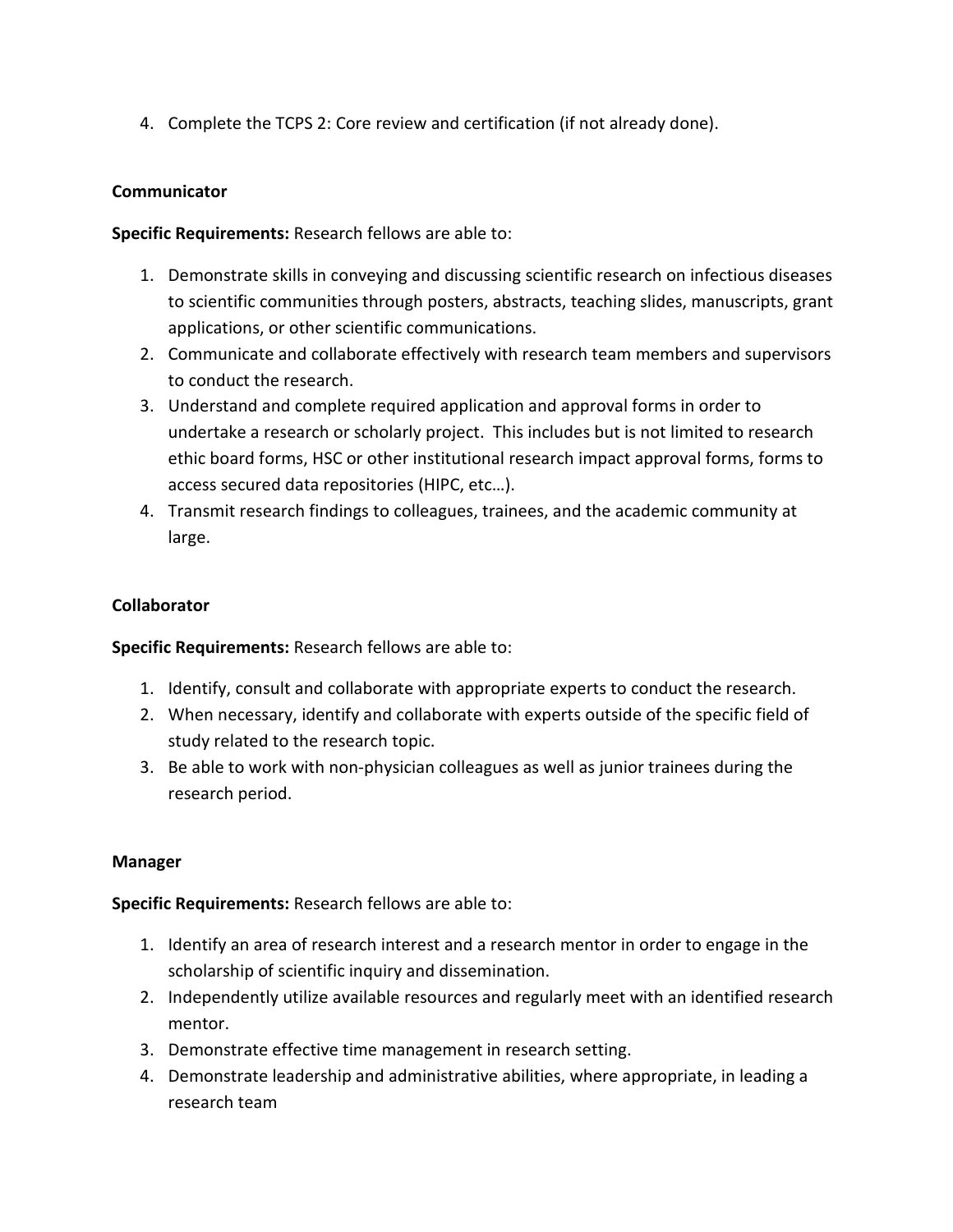#### **Health Advocate**

**Specific Requirements:** Research fellows are able to:

- 1. Recognize the contributions of scientific research in improving the health of patients and communities
- **2.** Understands the importance of incorporating research ethics, especially as it relates to confidentiality, into the project design.

### **Scholar**

**Specific Requirements:** Research fellows are able to:

- 1. Pose a research question(s) (clinical, basic or population health).
- 2. Develop a proposal to solve the research question:
	- o conduct an appropriate literature search based on the question
	- o propose a methodological approach to solve the question
- 3. Carry out the research outlined in the proposal.
- 4. Critically analyze and disseminate the results of the research.
- 5. Identify areas for further research.

#### **Professional**

**Specific Requirements:** Research fellows are able to:

- 1. Uphold ethical and professional expectations of research consistent with institutional review board guidelines, including maintenance of meticulous data and conduct of ethically sound human or animal subject research.
- 2. Demonstrate personal responsibility for setting research goals and working with mentors to set and achieve research timeline objectives.
- 3. Participate as possible in specialty organizations that promote scholarly activity and continuous professional development.
- 4. Publish accurate and reliable research results, with attention to appropriate authorship attribution criteria.
- 5. Disclose potential financial conflicts of interest (including speaker fees, consultative relationships, investments, etc.) as appropriate when engaging in and disseminating research results.

#### **Program Structure**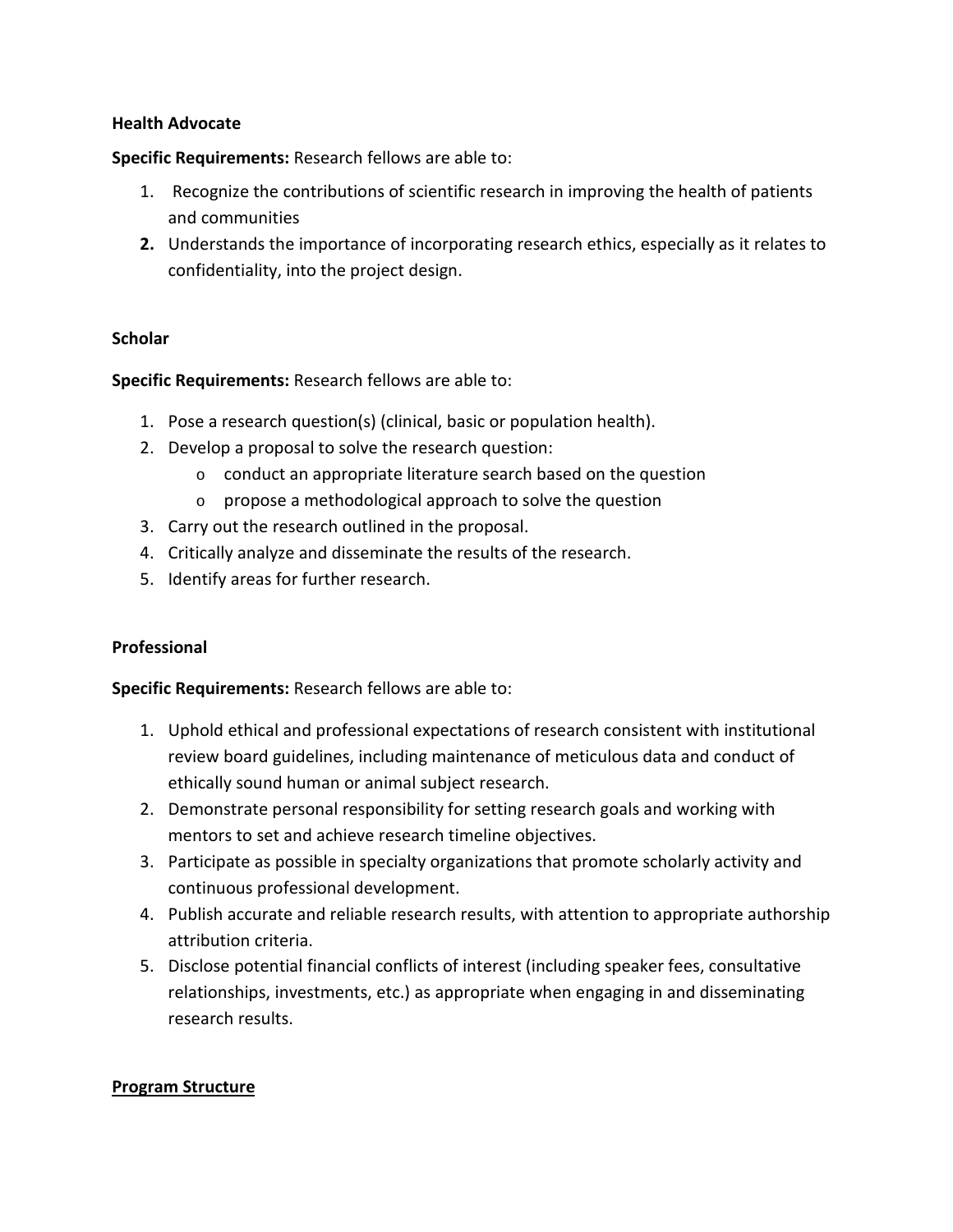The program orientation will reflect the research focus of this fellowship. There will be no required clinical rotations for the fellow, as well as no on-call responsibilities. Academic activities and training responsibilities will focus on developing the required research aptitude and skills. The fellow will be required to attend the following mandatory activities and sessions:

- 1. Pediatric Grand Rounds; weekly on Thursday 0800-0900, September June
- 2. Manitoba Institute of Child Health (MICH) Research Rounds; weekly on Thursday 1200- 1300, Room 500 MICH
- 3. Canadian Child Health Clinician Scientist Program (CCHCSP) meetings; 2nd Tuesday of each month, 0800-0900, Room 500 MICH
- 4. Medical Microbiology Seminar Series presentations; weekly on Wednesday 1115-1215, September to June, Room 540 Basic Medical Sciences Building (BMSB).
- 5. Infectious Diseases Clinical Case Presentations; weekly, Friday 1045-noon, Link Room, 5<sup>th</sup> Floor BMSB.
- 6. Infectious Diseases Journal Club; monthly, final Friday immediately following ID Clinical Case Presentations.

When the Departments of Medical Microbiology or Pediatrics and Child Health present unique symposia, the research fellow is also expected to attend.

Other teaching activities which are optional, but encouraged include attendance at Pediatric Infectious Diseases Journal Watch sessions, Internal Medicine Grand Rounds (when topic is of relevance), Pediatric Infectious Diseases section meetings, infection control meetings, and antimicrobial stewardship meetings. Additional elective training may also be pursued as an observership in areas that are of targeted focus and relevant to the research fellow's area of study. These may be laboratory or subspecialty clinic based (e.g. special microbiology laboratory; immunocompromised pediatric infectious diseases).

As outlined previously, the research fellow will be expected to contribute some teaching as part of infectious diseases academic half day (Wednesday mornings), in the form of 2 sessions through the course of the year. These can be of research or clinical nature.

Regarding manuscripts and scholarly works, the research fellow is expected to be productive during the fellowship. As mentioned, this will include a minimum expectation of two manuscripts submitted for peer-review. In addition, the fellow will be highly encouraged to submit abstracts (poster or oral) for local and external symposia or conferences.

#### **Resources**